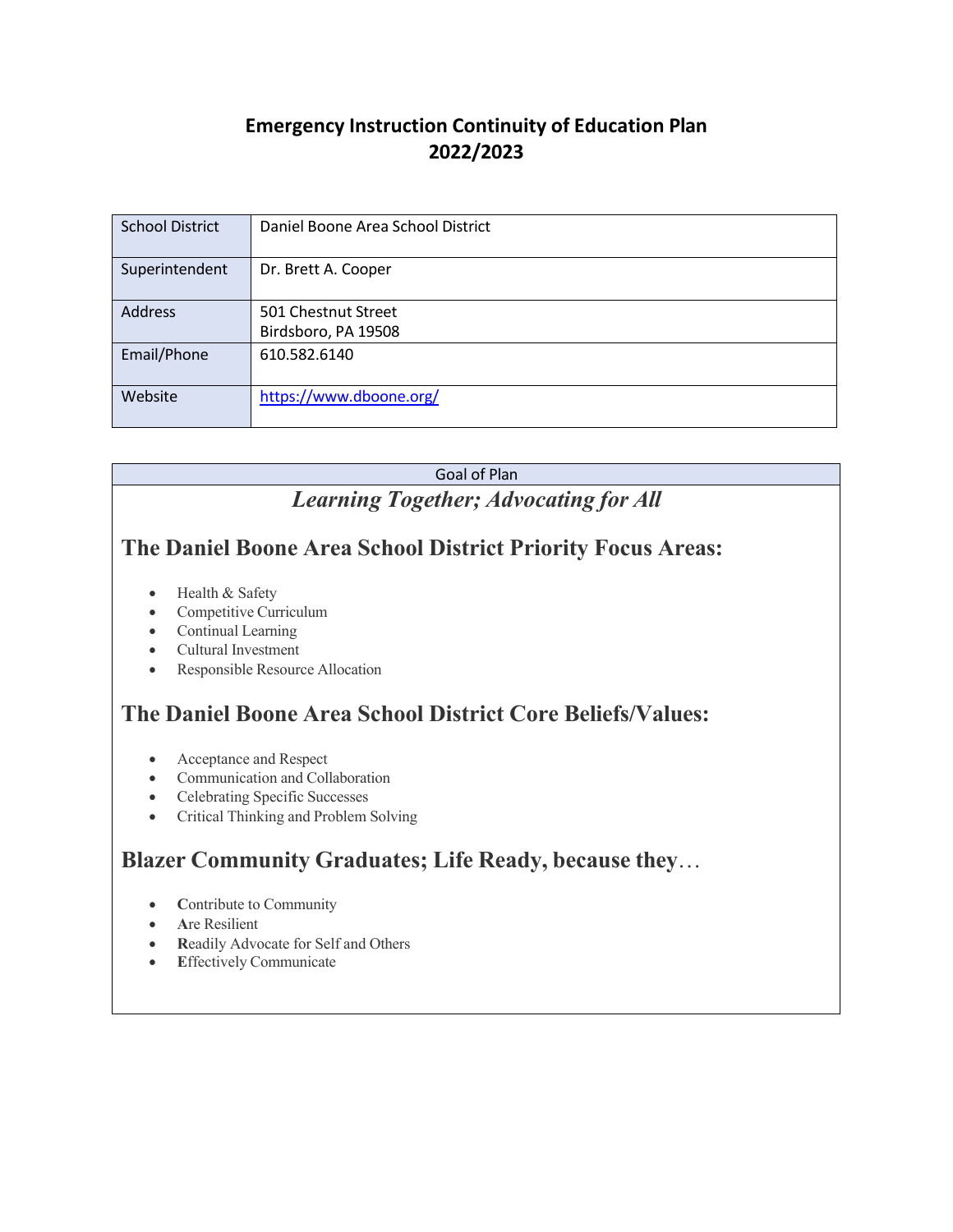| Overview of Plan                                                                  |
|-----------------------------------------------------------------------------------|
| Students: Continuity of Education - remote eLearning Activities begin. Transition |
| week to mandatory school in an online learning environment                        |
| Attendance will be taken and days will count as regular school days.              |
| All teachers will reach out to students to communicate expectations. (Schoology,  |
| Google Classroom, email)                                                          |

| <b>Expectations for Teaching and Learning</b>                                                                                                                                                                                                                                                                                                                                                                                      |
|------------------------------------------------------------------------------------------------------------------------------------------------------------------------------------------------------------------------------------------------------------------------------------------------------------------------------------------------------------------------------------------------------------------------------------|
| Connect online with your class/ teacher, as requested.<br>1.                                                                                                                                                                                                                                                                                                                                                                       |
| Complete Student Independent Work<br>2.                                                                                                                                                                                                                                                                                                                                                                                            |
| 3.<br>Assignments for the week will be posted by Monday of each week                                                                                                                                                                                                                                                                                                                                                               |
| Elementary assignments will be posted by 9:00 AM on a Monday                                                                                                                                                                                                                                                                                                                                                                       |
| Secondary assignments will be posted by the time indicated on the home learning<br>schedule                                                                                                                                                                                                                                                                                                                                        |
| Student Behavior Expectations based on the Student Handbook.<br>4.                                                                                                                                                                                                                                                                                                                                                                 |
| Some students will receive virtual services or other contacts from school staff on a one-on-one<br>5.<br>basis during this period of school closure. These contacts will be recorded and maintained as<br>part of the confidential education record of the student. We will not allow access to or<br>disclosure of any such recording in any manner inconsistent with the Family Educational Rights<br>and Privacy Act ("FERPA"). |
| Some students will receive virtual services or other contacts from school staff on a one-on-one<br>6.<br>basis during this period of school closure. These contacts will be recorded and maintained as<br>part of the confidential education record of the student. We will not allow access to or<br>disclosure of any such recording in any manner inconsistent with the Family Educational Rights                               |

### Communication Tools and Strategies

District Website, ConnectEd, Blackboard, Schoology, GoogleClass, email

Access (Devices, Platforms, Handouts)

Devices: iPads, Chromebooks, Laptops Platforms: Schoology, Google Classroom, Discovery Education Learning, PDF static educational materials.

Handouts: PDF Printed DBASD Handouts

and Privacy Act ("FERPA").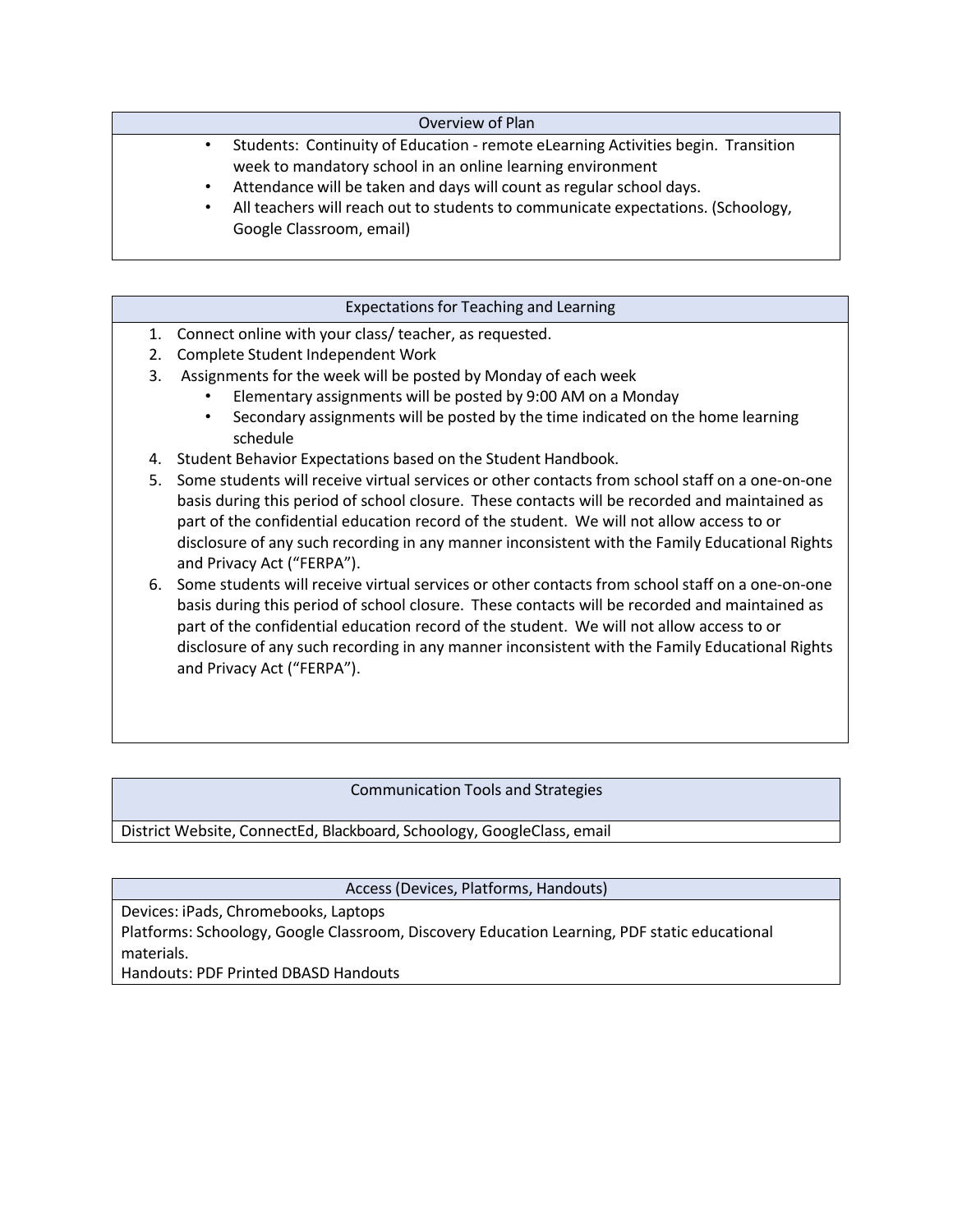#### Staff General Expectations

# Home Learning Schedule - Elementary Students: Grades K-2

| Day: A            | Core: ELA & Social Studies                            | Day: B            | Core: Math & Science                                  |
|-------------------|-------------------------------------------------------|-------------------|-------------------------------------------------------|
| Time: 7:55AM      | Homeroom Attendance                                   | Time: 7:55AM      | Homeroom Attendance                                   |
| $8AM - 8:30AM$    | Live Synchronous/ Asynchronous: ELA                   | $8AM - 8:30AM$    | Live Synchronous/ Asynchronous: Math                  |
| $8:35AM - 9:05AM$ | Live Synchronous/ Asynchronous: ELA                   | $8:35AM - 9:05AM$ | Live Synchronous/ Asynchronous: Math                  |
| $9:10AM - 9:40AM$ | Live Synchronous/ Asynchronous: Social Studies        | $9:10AM - 9:40AM$ | Live Synchronous/ Asynchronous: Science               |
| 9:45AM -10:15AM   | Live Synchronous/ Asynchronous: Encore                | 9:45AM -10:15AM   | Live Synchronous/ Asynchronous: Encore                |
| $10:20AM -$       |                                                       | $10:20AM -$       |                                                       |
| 10:50AM           | Live Synchronous/ Asynchronous: Daily Reading         | 10:50AM           | Live Synchronous/ Asynchronous: Extra Math            |
| 11AM-11:30AM      | Lunch                                                 | 11AM-11:30AM      | Lunch                                                 |
| $11:30AM -$       |                                                       | $1130AM -$        |                                                       |
| 12:20PM:          | Prep                                                  | 12:20PM:          | Prep                                                  |
|                   | WIN Time, Tier 2 and Tier 3 MTSS Interventions &/or   |                   | WIN Time, Tier 2 and Tier 3 MTSS Interventions &/or   |
|                   | Special Education & Gifted staff will work in the ICM |                   | Special Education & Gifted staff will work in the ICM |
| $12:20PM - 2PM$   | with their caseloads, Office Hours for A Classes.     | $12:20PM - 2PM$   | with their caseloads, Office Hours for B Classes.     |
|                   | Professional Development, Flipped Classroom           |                   | Professional Development, Flipped Classroom           |
|                   | Upload, Curriculum Alignment to DE.X. Career Ready    |                   | Upload, Curriculum Alignment to DE.X, Career Ready    |
| 2PM-3:25PM        | (Ch.339)                                              | 2PM-3:25PM        | (Ch.339)                                              |

#### . Assignments for students will be posted on a Monday by the time indicated on the schedule above. Teachers may have certain days, during this time block when students need to connect virtually for direct instruction. This will be communicated by the teacher in advance. To offer the most flexibility, assignments can be completed when it works best for your family.



### Home eLearning Schedule: Secondary Schools: Grades 6-12

| ODD Day:          | 1,3,5                                                 | Even Day:            | 2,4,6                                                 |
|-------------------|-------------------------------------------------------|----------------------|-------------------------------------------------------|
| Time:             | Periods Odd                                           | Time:                | Period Even                                           |
|                   | Professional Development, Flipped Classroom           |                      | Professional Development, Flipped Classroom           |
| 8AM-10:15AM       | Upload, Curriculum Alignment to DE.X                  | 8AM-10:15AM          | Upload, Curriculum Alignment to DE.X                  |
|                   | Flex, Tier 2 and Tier 3 MTSS Interventions &/or       |                      | Flex, Tier 2 and Tier 3 MTSS Interventions &/or       |
|                   | Special Education & Gifted staff will work in the ICM |                      | Special Education & Gifted staff will work in the ICM |
| $10:15AM -$       | with their caseloads, Support Teletherapy, Office     | $10:15AM -$          | with their caseloads, Support Teletherapy, Office     |
| 11:15AM           | Hours for ODD Period Classes                          | 11:15AM              | Hours for Even Period Classes                         |
| $11:15AM -$       |                                                       | $11:15AM -$          |                                                       |
| 11:45AM:          | Lunch                                                 | 11:45AM:             | Lunch                                                 |
| 11:45AM-12:35PM   | Prep                                                  | 11:45AM-12:35PM Prep |                                                       |
| 12:35PM-12:40PM   | Homeroom Attendance                                   |                      | 12:35PM-12:40PM Homeroom Attendance                   |
|                   | 12:40PM - 1:10PM Live Synchronous/ Asynchronous: PD 1 |                      | 12:40PM - 1:10PM Live Synchronous/ Asynchronous: PD 2 |
| 1:15PM - 1:45PM   | Live Synchronous/ Asynchronous: PD 3                  | 1:15PM - 1:45PM      | Live Synchronous/ Asynchronous: PD 4                  |
| $1:50PM - 2:20PM$ | Live Synchronous/ Asynchronous: PD 5                  | $1:50PM - 2:20PM$    | Live Synchronous/ Asynchronous: PD 6                  |
| $2:25PM - 2:55PM$ | Live Synchronous/ Asynchronous: PD 7                  | $2:25PM - 2:55PM$    | Live Synchronous/ Asynchronous: PD 8                  |
|                   |                                                       |                      | Live Synchronous/ Asynchronous: Activities, Clubs,    |
| 3PM - 3:30PM      | Live Synchronous/ Asynchronous: PD 9                  | 3PM - 3:30PM         | Career Ready (Ch.339)                                 |

. Assignments for students will be posted on a Monday by the time indicated on the schedule above. Teachers may have certain days, during this time block when students need to connect virtually for direct instruction. This will be communicated by the teacher in advance. To offer the most flexibility, assignments can be completed when it works best for your family.

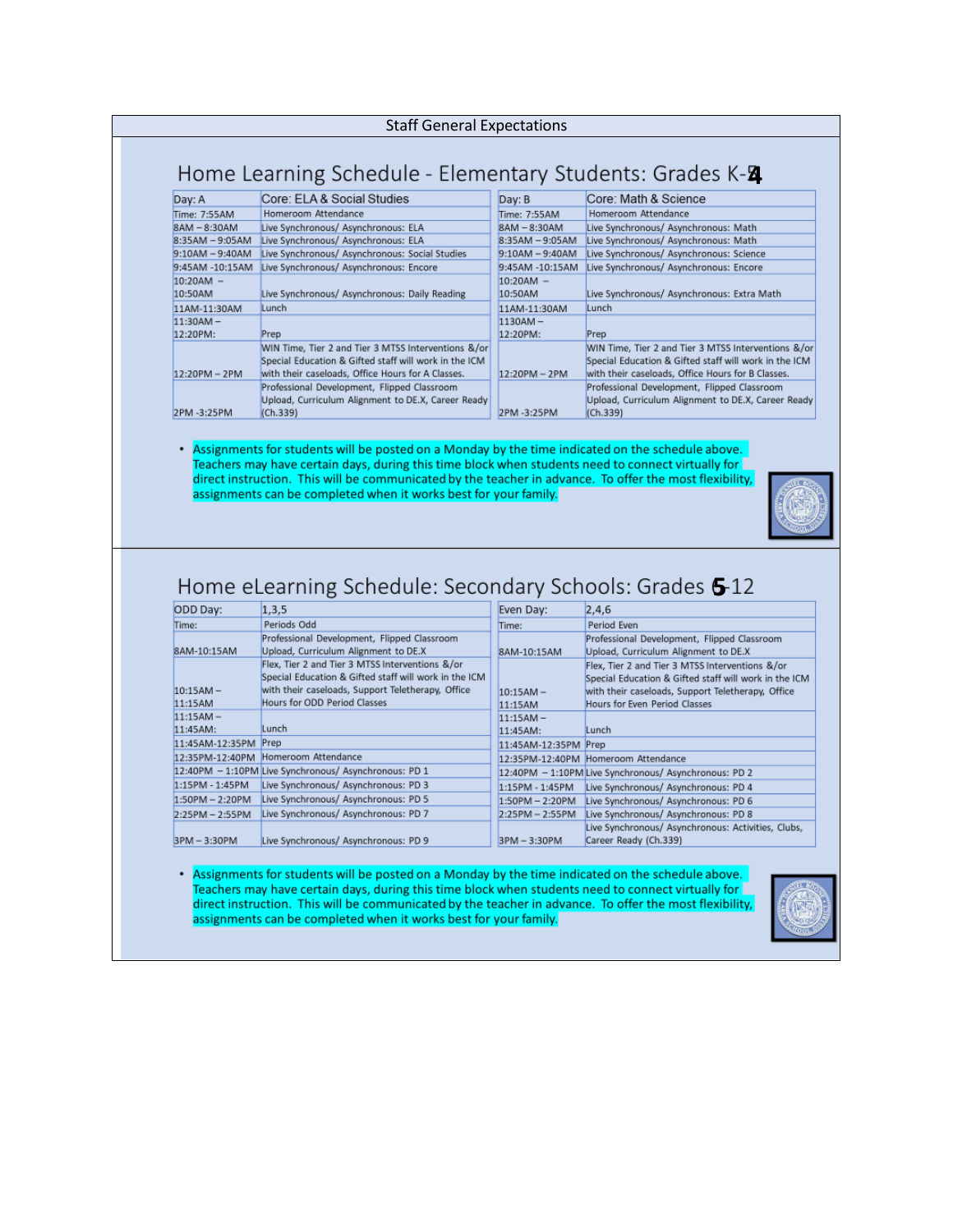Student Expectations

- Students: Continuity of Education remote eLearning Activities begin. Transition week to mandatory school in an online eLearning environment
- Attendance will be taken and days will count as regular school days.
- All teachers will reach out to students to communicate expectations. (Schoology, Google Classroom, email)

### Attendance / Accountability

- Attendance is required and each day will count as a regular school day.
- Daily attendance will be taken each day during the homeroom time slot (see Home Learning Schedule) via the district's Learning Management System, Infinite Campus.
- Schoology and Google Classroom, and the district's Learning Management System(s), will be used more heavily during this time for instruction and communication with parents and students. Schoology (6-12) and Google Classroom (K-5).

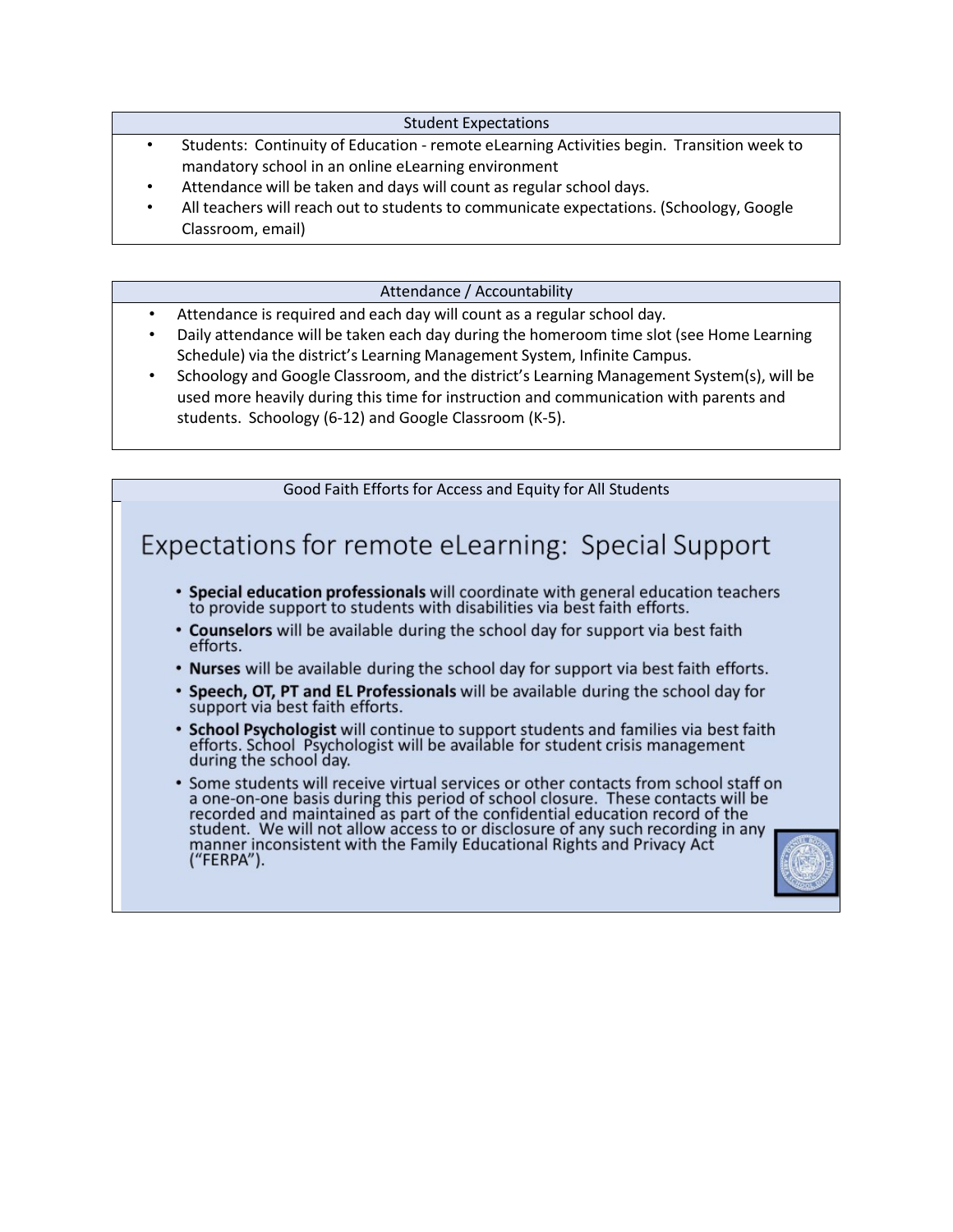### Special Education Supports

- Special education professionals will coordinate with general education teachers to provide support to students with disabilities via best faith efforts. Special education teachers will continue to differentiate instruction in the most meaningful ways possible to their students through phone conferencing, video conferencing or other means to the best of their ability while maintaining the health and well-being of students and staff during these unprecedented times.
- Counselors will be available during the school day via email and Schoology for support.
- Nurses will be available during the school day via email for support.
- Speech and EL Teachers will be available via email, Schoology, and Google Classroom. They will reach out to their students and provide instruction through phone conferencing, video conferencing or other means in the most reasonable and appropriate manner.

#### EL Supports

• EL Teachers will be available via email, Blackboard, Schoology, and Google Classroom. They will reach out to their students and provide instruction through phone conferencing, video conferencing or other means in the most reasonable and appropriate manner.

| <b>Gifted Education</b> |                                                                                                                                                                      |  |  |
|-------------------------|----------------------------------------------------------------------------------------------------------------------------------------------------------------------|--|--|
| See Daily Schedule:     |                                                                                                                                                                      |  |  |
| $12:20PM - 2PM$         | Blazer Time, Tier 2 and Tier 3 MTSS Interventions &/or Special Education &<br>Gifted staff will work in the ICM with their caseloads, Office Hours for A<br>Classes. |  |  |

| <b>Building/Grade Level Contacts</b>                                 |
|----------------------------------------------------------------------|
| High School: Mr. Aaron Sborz: aaron.sborz@dboone.org                 |
| Middle School: Mr. James Towers: james.towers@dboone.org             |
| Intermediate Center: Mr. Christopher Becker: chris.becker@dboone.org |
| Primary Center: Mrs. Melanie Hefter: melanie.hefter@dboone.org       |
| Chief Academic Affairs Officer: angela.owens@dboone.org              |
| Director of Special Education: shelly.mieczkowski@dboone.org         |
|                                                                      |